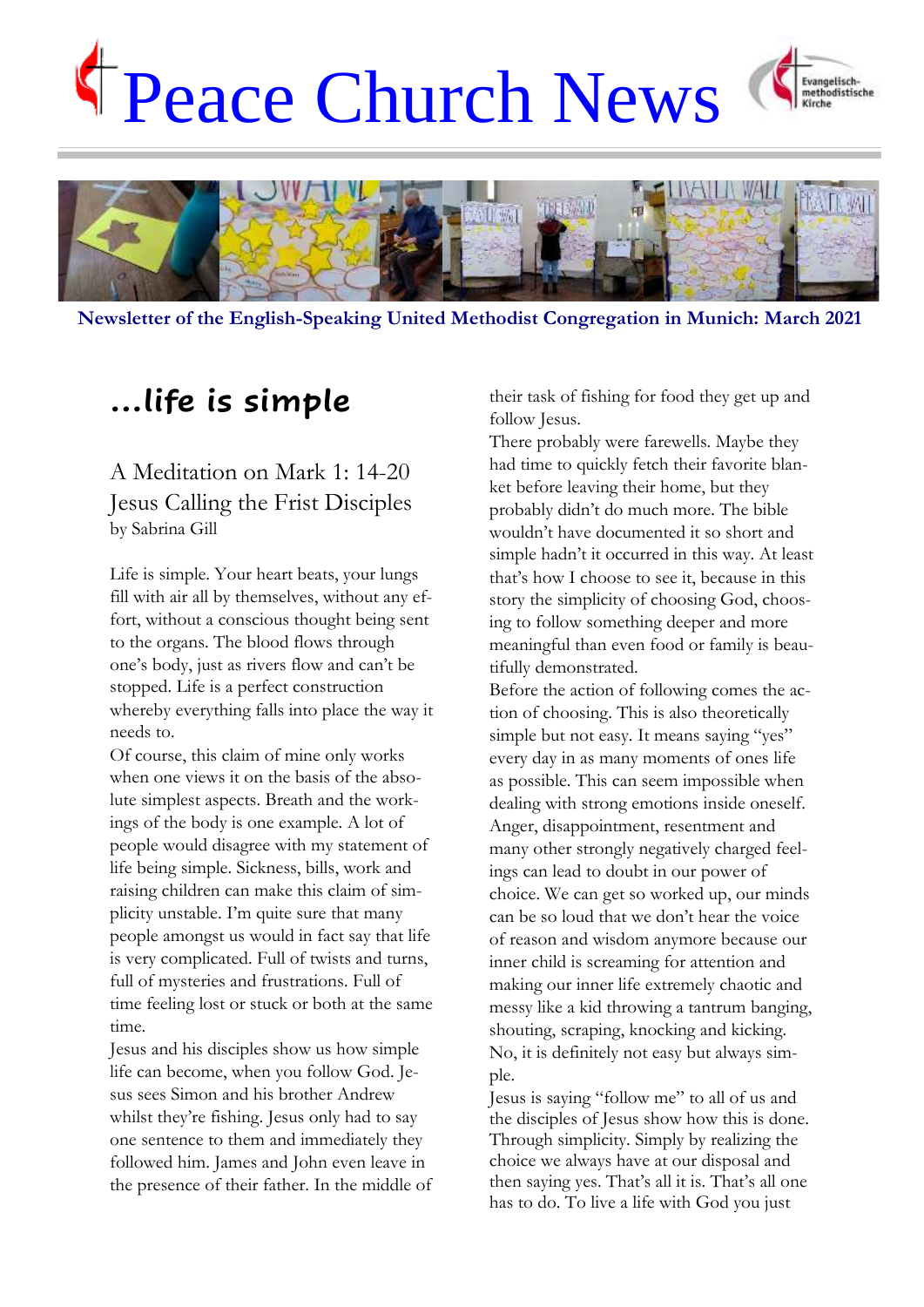follow him. The rest will sort itself out. Just like the breath flowing in and out, life will flow and be ok.

A lot of people probably don't want to believe this. They think about all the work they have put in to have things or to keep up this mask of a persona that they have worked so hard at obtaining. They don't want to admit or realize that it was all in vain, because there is no secret to a perfect life. The perfect life is to follow. Call it what makes sense to you. You can say that you follow your heart, your intuition, that true voice inside you. It all means the same. It all means following God.



# **…we are the church**

News from Peace Church Life by Pastor Christine



# How Can We Stay in Touch

It is February 2021. I have not seen some of you for almost a year. Many of our church friends are in church occasionally so I feel I know how they are doing. Email, telephone,

skype and other options help us to stay in touch. The old snail mail is used more than ever before in the life of Peace Church. Christmas Cards were sent out and Christmas presents for the church children. Most families reacted to this and send little messages letting us know that they are doing fine.

# Sunday Worship

A fairly consistent group of 35 to 45 people come together for the family services at 12 noon on Sundays. For the Sunday Evening Prayer we have a regular group of 10 to 20 people. Both services are shorter than our services were before Corona. I am thankful that Philippuskirche is such a huge space that we can meet without fear or risk. We strictly observe the Corona rules and regulations given to the churches by the government. We are glad that church can still be open for worship, and we know what responsibility we have keeping our church comers safe.

A big 'Thank You' goes, of course, to all who help put the services together and deliver them. Young people are helping with stories and readings in many creative ways. We have plenty of old and new(!) worship leaders, preachers and musicians. Especially the evening service on Sundays has become a place where people can try out their talents. Other than in the "big" services, the meditative evening prayer encourages (young) people to try out their ability to preach, read, and play music in public worship. We feel very blessed with all this, although Corona, and the limitations which come with it, makes us sometimes feel strange and certainly outside our comfort zone.

# In the Pulpit

Last year in March Becky had written a beautiful sermon for a Sunday in Lent. There was no chance to preach it because on 15 March 2020 the first serious lockdown came. She kept it of course and is preaching it now – almost a year later. Konrad wrote his first sermon for an evening prayer. Rahel and Izzy, Megan and Jonas, Pastors Reiner and Christine led worship and preached. Lily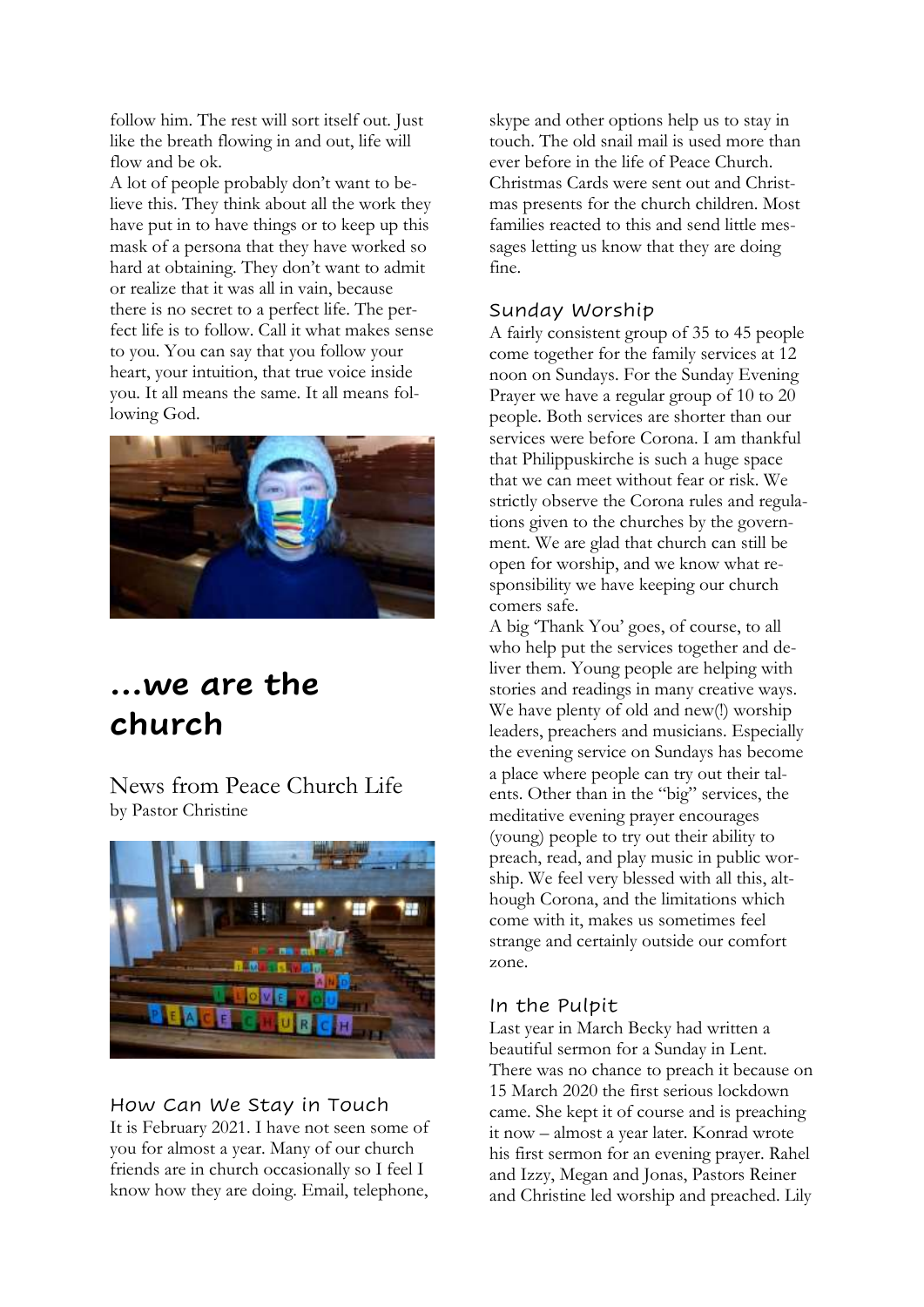and Irene began leading worship. So did Katie Gill. Saby preached twice in the past months and, by the way, began studying theology. John Lamaster promised a sermon for March. After a funny and fantastic Peacecast he made for us, Christine asked Christian if he wanted to try out preaching. And he does! Kat is a great asset. She preaches, leads worship and plays the piano. I think, we are a great team supporting and encouraging each other tremendously in these strange times of the pandemic. We feel, we belong together and have work to do: The work of God in a time when people need courage, comfort, dreams and visions even more than at other times.

#### Music

In spite of people we have not seen since the first shutdown, we still have musicians who can fill the services with music. Music in the air is so important – especially since we are not allowed to sing anymore. Katie, Konrad, and Kat are doing a great job at the piano. Phil and his guitar help a lot. Martin Bernhard from Philippuskirche enriches us with admirable flexibility and great skills. Reiner and his various recorders have filled our services with new tunes. Bright and Svenja with their singing (when it was allowed) and playing are a blessing. So many relationships grow despite the "distancing" – this must surely be God at work.

# Kids and Youth

No physical meetings with kids and young people are allowed. We even had to give up the Homework Club. Individual teachers are in touch with individual students. They work on projects on the phone and via WhatsApp. I admire their imagination and patience. Sunday School, Teens and Kids' Club are completely on hold. When last year we had to cancel our beloved Easter retreat for Kids in Kundl, Austria, we all hoped it would take place this year, but there is no way that we could organise it. Should openings for kids and youth come, I am sure, our first gatherings will be open air events such as picnics and meetings at playgrounds, in parks and by the river. Let us hope that the

warmer weather will allow some small gettogethers.

I am still sending fun packs out to many families to keep the children entertained. It is at least a little something which I can do. Today I packed story bags with items for storytelling. I am sure the kids and their parents will like them, but I would so much more prefer to do the storytelling with the young people myself.

# Women's World Day of Prayer

Last year the WWDP took place just a week before the first lockdown. Ecumenical women from the English-speaking churches in Munich met in the chapel of the Catholic community in Kaulbachstrasse. This year we will not have a service on an ecumenical basis at all. This is a shame, but it can't be helped. At Peace Church Katie and I decided to use the liturgy designed for the first Friday in March and worship with it on the first Sunday in March. So, on 7 March, we will sing and pray with the words that women on the tiny islands of Vanuatu have prepared.

The scattered islands of Vanuata are just over 1,100 miles to the east of Australia in the southwestern Pacific Ocean. This cluster of islands, stretching about 400 miles, form a Y shape on the maps. Europeans began living there in the  $17<sup>th</sup>$  century. There was a sharing of administration between France and the UK. Vanuatu became independent in 1980.

The writing committee for the WWDP 2021 liturgy was formed from all the different denominations and islands of Vanuatu. They met together to prepare the service about building on a strong foundation. They all understand about the need for safe buildings as the islands are in the South Pacific tropical cyclone zone. Cyclone Pam caused great devastation in 2015 and the islands were just beginning to recover when, in 2020, cyclone Harold destroyed everything in its path. Life on these tiny islands is unsafe, broken and battered, and yet there is hope as we shall see in the service on 7 March. The confident and faithful women of Vanuatu ask us to help them pray for their threatened lives and help them change them.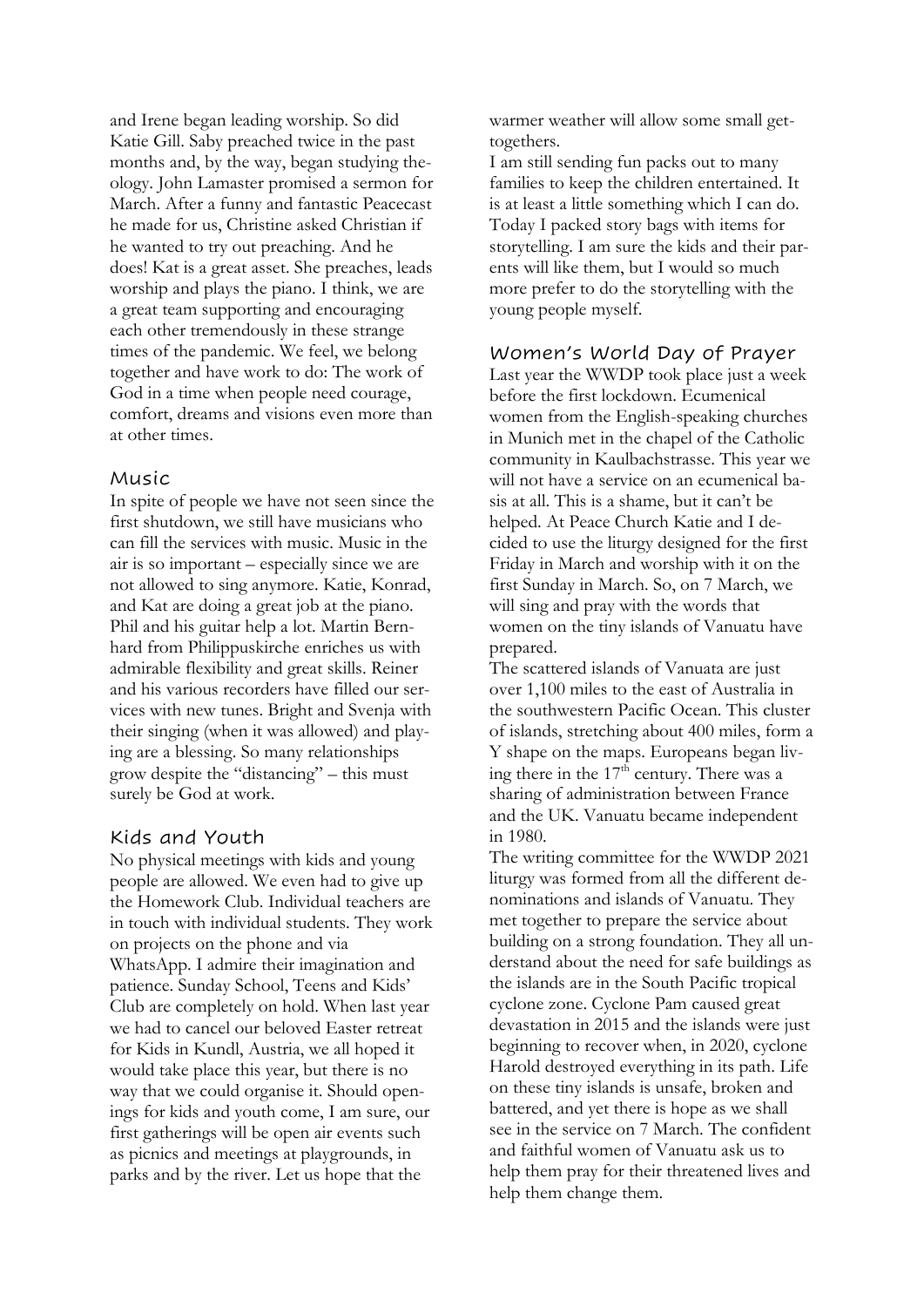A group of Peace Church women around Christine and Katie will organize this service.

# Pastoral Support and Counselling

Pastor Christine is happy to meet people for "walks and talks". With all the rules for social distancing we cannot meet in groups inside of buildings. But we can meet in parks and on walks. We can arrange times and places where we can see each other in the open air, wearing our Corona masks and sharing our stories, worries, hopes and plans. Feel free to book an appointment with Christine. She also does home visits if you cannot leave your house. Never hesitate to ask her to come when you need it. She will.

# Council on Ministries

We haven't met as a council in person for a while. The last meeting was in December just before the second strict lockdown. What was clear in December is that all council members are concerned about and committed to staying in touch with people. I think somehow everyone in church is connected with someone. When I ask in a small group how people are doing, there is always someone who knows. This is a comfort and a blessing. I hope and pray that the ties which bind us together will continue to work among us, that we will hold each other up in prayer, and look forward to the day when we all – young and old, sick and healthy, weak and strong - shall meet again in church.

#### Bible Study

Kat and Christian had offered to initiate a new home group at their place. Before they could start with it, Corona appeared and prevented people from meeting. We still plan to start this new and lovely meeting when Corona regulations allow it.

The women's group who reads Catherine Keller's book "On the Mystery" is now meeting online too. We all miss the physical meetings and long for the spring when we can maybe meet and read in the park near the church or in someone's garden.

# Confirmation

I am teaching confirmation class as a book course and the kids send me their homework in the post. I correct it and send it back. Some of us see each other occasionally in the worship services. We hope to be able to celebrate a confirmation service in early summer.

Also, in the summer we would love to meet for a big African-style feast. We want to make up for the simple and careful African Harvest of 2020 and be able to sing and dance and rejoice without limitations. We must make plans otherwise we become depressed and paralysed. So let us hope for a joyful, colourful and lively summer!

### Easter

With no services at Easter last year, there is a serious longing for worship opportunities at Easter this year. The plan is the have a family worship on Palm Sunday at noon, and an evening prayer at 6pm. On Good Friday one service with Stations of the Cross could take place. On Easter Sunday we could have an All-age Easter service with the careful sharing of bread and grapes, and a quiet and meditative prayer time in the evening. All provided that infections numbers will go down and allow us to meet with each other.



# Pastor Christine and Family Are Moving House

On 9<sup>th</sup> and 10<sup>th</sup> of March 2021 Christine, Reiner and Nico will move out of their home in Putzbrunn. They found a wheelchair-friendly and big enough ground floor apartment in an old farmhouse outside Glonn, called Hafelsberg. The little hamlet is in the middle of beautiful countryside but 30 kilometres away from Philippuskirche. All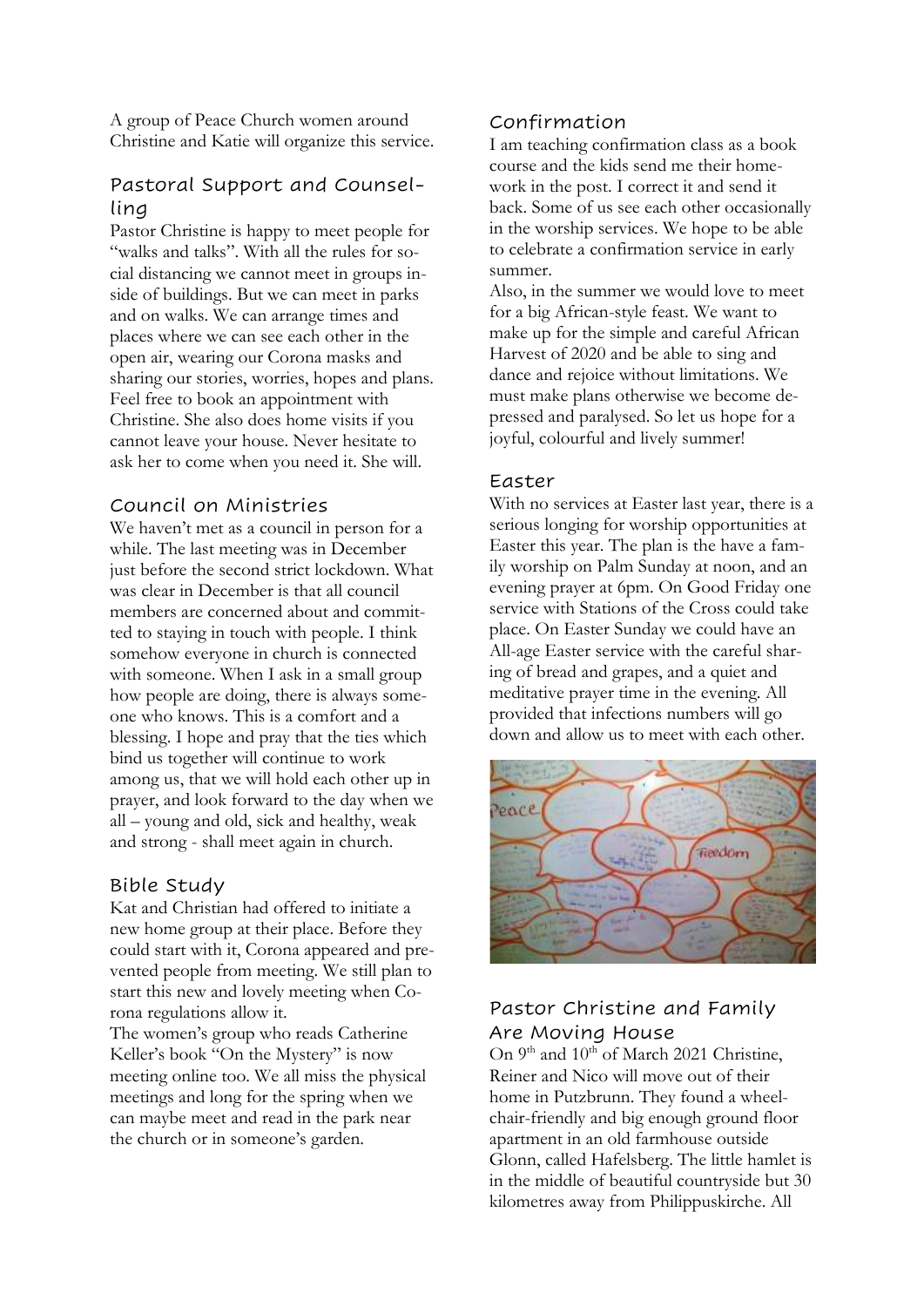three of them will continue working in Munich: Reiner as a hospital chaplain in Martha-Maria in Solln, Christine at Peace Church, and Nico at the Heckscher Klinik in Giesing. Christine will try work in Philippuskirche on Wednesdays. She can use the church secretary's office.

Pastor Christine will be on leave from 2 to 22 March 2021 to prepare and organize the move.

# Pastoral Assistant

With our (Christine and family) moving further out of the city, and the promising new arrival of Kat Wagner at Peace Church, I am thankful that the Council on Ministries decided to employ Kat on a "minijob" basis as a Pastoral Assistant. The Bishop's office and the Superintendent gave their approval! I am very much looking forward to the cooperation with Kat beginning in March this year. (So far we have worked together really well and Kat has been of great help). Kat will preach and lead worship, lead a future Bible study and/or home group and help with all sorts of publicity jobs. New beginnings are so important to us. Let's enjoy them and make the most of them.

# **…about Kat**

Hi everyone. I am Kat Wagner. Here's a little bit of background about me: My hometown is Reading in the UK, but my parents and siblings are now dispersed across four countries: England, Wales, USA and Germany!

I grew up attending a large, multicultural Baptist Church, and it was at age 16 on the church summer camp when the gospel message 'clicked' for me in a personal way. After university (where I studied biology and geography), I took part in YWAM's Discipleship Training School, and then worked for 11 years for BMS World Mission (the Baptist Missionary Society) in grant management and partnership support for development projects around the world. This included some amazing visits to Chad and Afghanistan, among other places.

I learned a lot from colleagues and friends about faith and mission, but it was through some really tough times in my mid-20s that I started a journey of really exploring questions of faith and spirituality. Richard Rohr's teachings and books continue to influence and inspire me. Sensing that I needed to explore something new, in 2018 I took the plunge and sold my flat, left my job, (unexpectedly met a handsome German man at a friend's wedding) and joined the Scargill Movement to live for one year as part of an international ecumenical Christian Community where we followed a rhythm of prayer and welcomed guests for retreats.



It has been my pleasure to be a part of Peace Church since I arrived in Munich, just over one year ago. I am now married to Christian (we had a lovely 'lockdown wedding' in September last year). I am slowly improving my German language, and enjoy weekend walks in the mountains and playing Catan! I am really excited to be working alongside Pastor Christine and to be getting more engaged in the life of Peace Church. Yours, Kat Wagner.